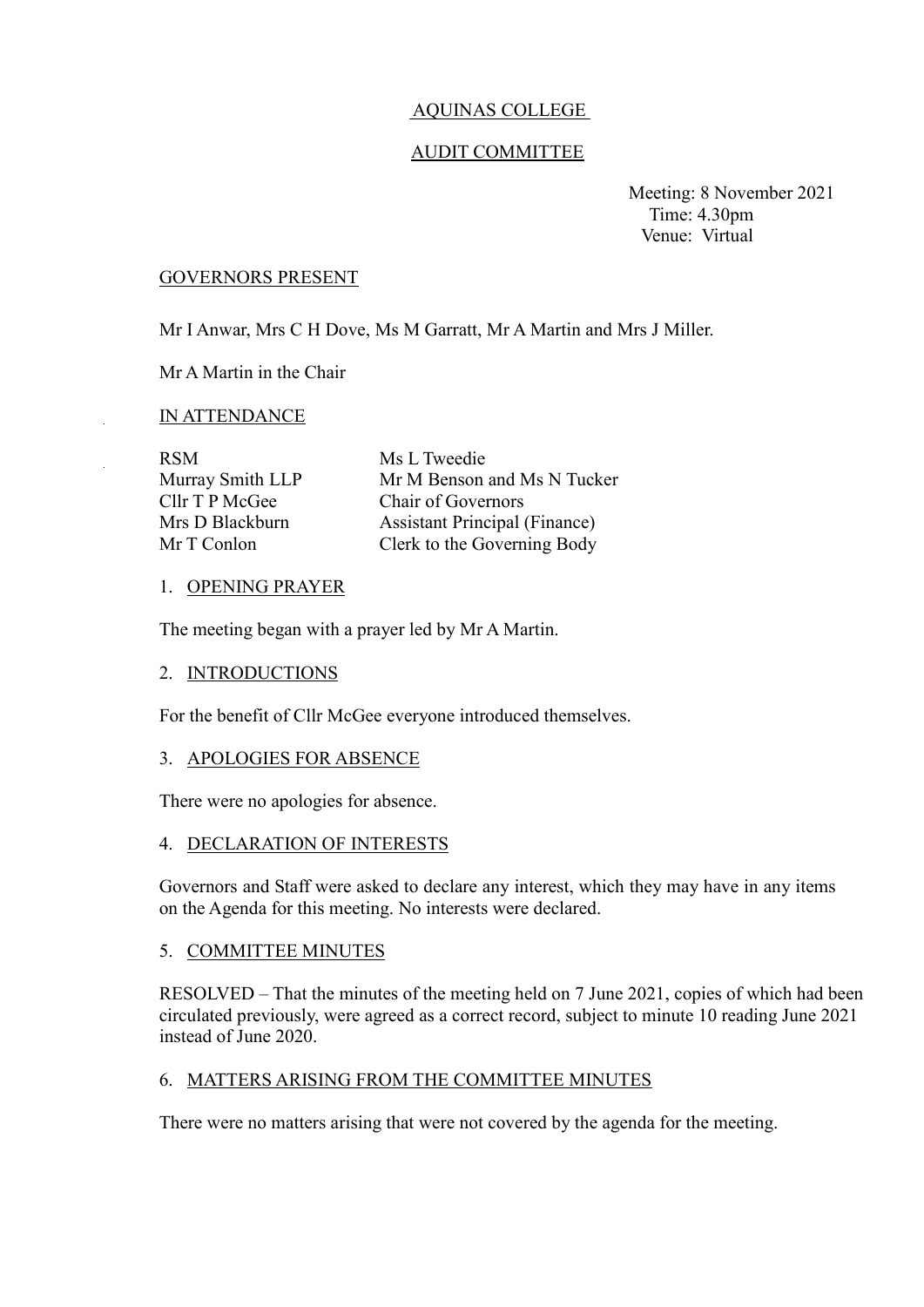# 7. DRAFT STATUTORY ACCOUNTS

 Mrs Blackburn introduced the draft Statutory Accounts for 2020/2021 that had been circulated previously to members. It was noted that the Audit Committee has a corporate governance role in approving the Statutory Accounts. The Resources Committee would also consider the draft Statutory Accounts at its meeting on 9 November 2021.

A discussion took place on a number of points included in the draft Statutory Accounts for 2020/2021 with particular reference to the following points:

Mr Anwar felt that on page 17 there was a need to explain in the absence of internal audit, how the Audit Committee has obtained assurance over the control environment. Mr Benson from Murray Smith agreed that there needed to be a reference to internal audit. Mr Anwar undertook to provide Mrs Blackburn with some suggested wording for inclusion in the Statutory Accounts.

In addition all members were asked to check the draft Statutory Accounts for any mistakes or typing errors and to advise Mrs Blackburn accordingly.

The accounts remain draft until they are approved by the Governing Body and signed by the Chairperson, Principal and the auditors.

RESOLVED: That the draft Statutory Accounts for 2020/2021, subject to any governor amendments be recommended to the Governing Body for approval.

# 8. INTERNAL AUDIT REPORTS

No internal audit reports that had been prepared by RSM.

# 9. INTERNAL AUDIT STRATEGY

Ms Tweedie of RSM advised members that the timetable for audits for 2021/2022 had been agreed with the college as detailed in the Internal Audit Plan for 2021/2022.

The Audit Plan for 2021/2022 would consist of 18 days with the addition of contingency days as necessary.

Learners Number Systems – 16-19 Classroom Based Provision Report in June 2022

IT Cyber Security Controls Report in February 2022 Key Financial Controls – General Ledger, Payroll Report in February 2022 Follow Up Report in June 2022 Audit Management

As in recent years, reporting of progress made to implement previous Internal Audit recommendations will be included in a Progress Report to the Audit Committee.

Ms Tweedie added that all the audits would have an element of how the college had dealt with lockdown as a result of the COVID pandemic.

Mrs Blackburn asked if it was possible to change the timing of the Learner Number Systems audit with the IT Cyber Security Controls. Ms Tweedie undertook to see if that was possible.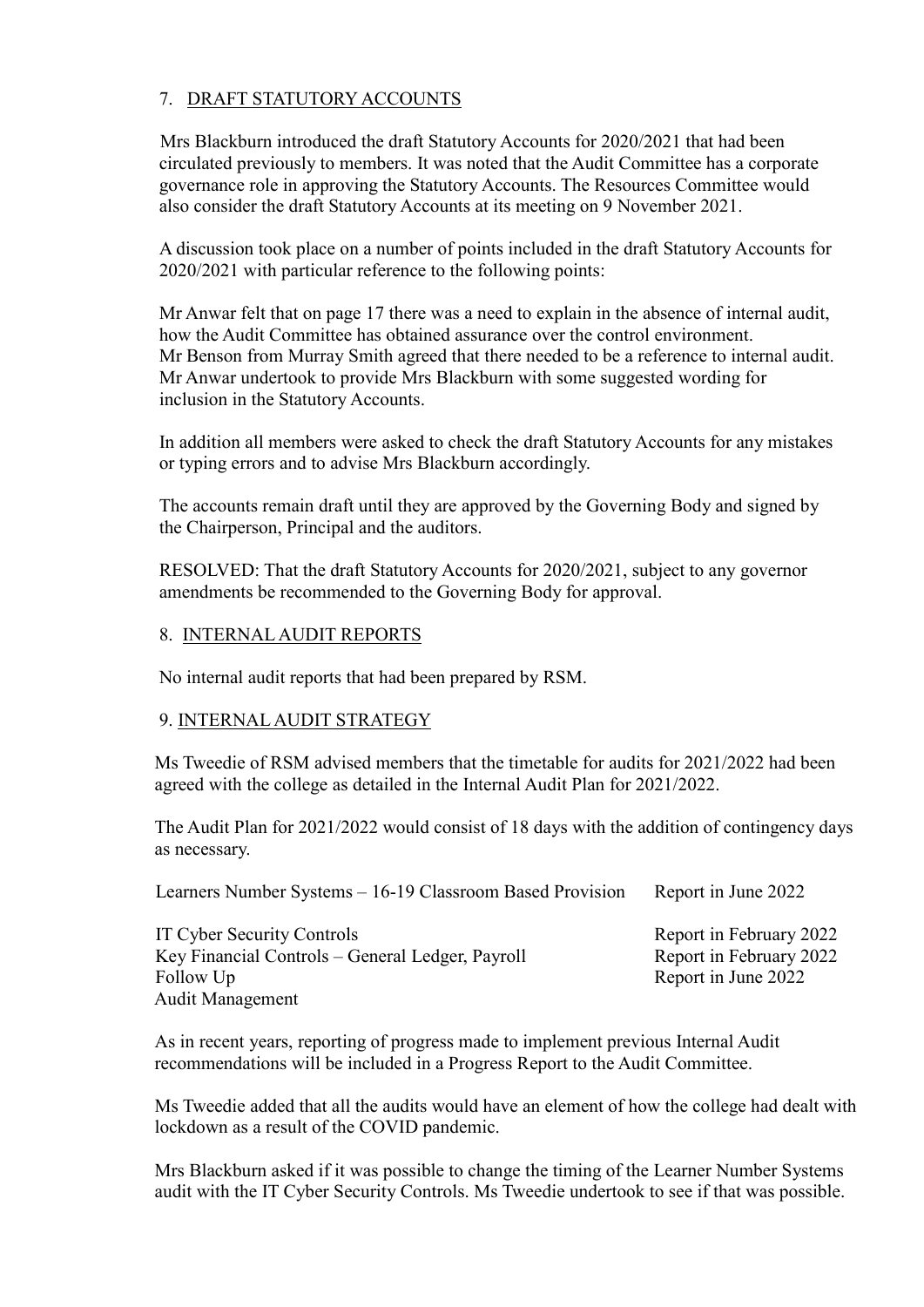# 10. ACTION ON INTERNAL AUDIT REPORTS

Mrs Blackburn introduced the report that had been circulated to all members prior to the meeting which summarised the action taken on previous internal audit reports from 2019/2020. Members noted all the recommendations had been completed or were ongoing as they required input at a certain time of year.

## 11. FINANCIAL STATEMENTS AUDIT AND MANAGEMENT LETTER

Mr Benson of Murray Smith LLP advised members that the college had been well prepared for the audit and that he had been impressed by its organisation.

 Mr Benson advised members that the Audit Summary covered the Financial Statements of the College for the year ended 31 July 2021. He added that the report was in a different format from previous years and that the change had been made so that it was clear to the ESFA what work the External Auditor's had carried out. The reporting framework had included the FRS102 Financial Reporting Standard.

 Mr Benson went through the Audit Completion Report and drew member's attention to the key points in the report. The report covered the following areas i) Executive Summary, ii) Audit Significant Findings, iii) Additional ESFA income testing, iv) Financial highlights, v) Other communication requirements, vi) Internal controls, vii) Unadjusted misstatements, viii) Regularity, ix) Independence and ethics and x) Communication of audit matters with those charged with governance.

 A discussion took place on the draft Financial Statements Audit Summary that had been prepared by Murray Smith LLP for the year ended 31 July 2021. Copies of the report and had been circulated to members prior to the meeting. Members' attention was drawn to the Executive Summary section of the report and it was noted that there were no unresolved disagreement with management of the College regarding items that could be material to the accounts. The report indicated that subject to carrying out a post balance sheet events review there will be an unqualified opinion, without modification on both the Financial Statements and Regularity Audit for the year ended 31 July 2021. There were 4 management letter points that required to be drawn to the attention of Governors which were as follows:

 a) The admissions internal controls and system notes were last updated in September 2016 and there have been a number of changes over the last 5 years. It is recommended that the admissions internal controls and system notes need to be updated to reflect all changes and should include the process for preparing the ILR returns. The college will review and update the systems note appropriately.

 b) It is recommended that the withdrawals process is reviewed and documented to ensure that all aspects have been considered. The college noted that following the ESFA audit, the 42 day rule for U6 students has been further clarified and the ILR programme has been updated to ensure full compliance. The ESFA DSAT reports will be used to support this. This rule affects a very small number of students each year as most continue in to and complete U6.

c) Book Deposits – At 31 July 2021 £159, 494 was held as book deposits from students.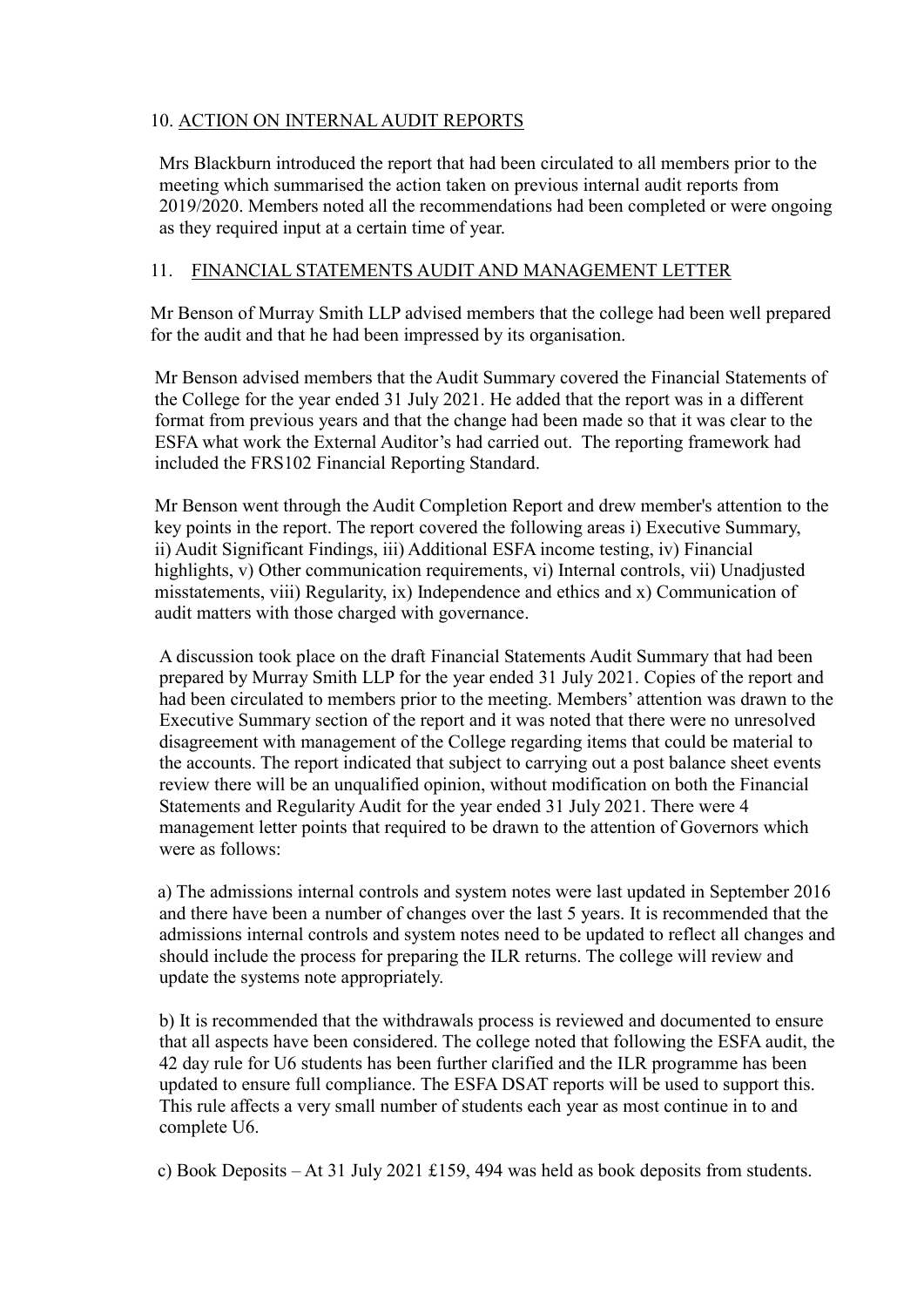This fund has been built up over a number of years and the college had deemed it to be student money. It is recommended that procedures are agreed covering the use of the funds. The college will include a section in the financial regulations to formalise the treatment of book deposits.

d) Unadjusted misstatements – It was agreed that  $£130,000$  would be released over the next 2 years.

Mr Martin and Mrs Miller both commented that the report was very clear and informative.

Mr Benson of Murray Smith LLP thanked Mrs Blackburn and other college staff for their assistance in carrying out the audit.

RESOLVED: i) That the Financial Statements and Regularity Audit that had been prepared by Murray Smith LLP on the college for the year ended 31 July 2021 be received and

ii) That the draft Management Representation Letter, iii) That the draft Regularity Representation Letter, iv) Draft Audit Report and v) Draft Regularity Assurance Report issued by Murray Smith LLP be received.

# 12. RISK MANAGEMENT ANNUAL REPORT/RISK MANAGEMENT POLICY

The draft Annual Risk Management Report for 2020/2021 and the Risk Management Policy had been circulated to all members prior to the meeting. Mrs Blackburn advised members that the draft Annual Report summarised the following:

a) The risk management approach during the year

b) Summary of performance against the College's Risk Management Plan identifying:

- i) Any issues in each of the significant risk areas and how these were addressed.
- ii) Details of Key Performance Indicators
- iii) Changes to the Scope of the Register

iv)Actions and Deadlines

v) An overall summary and conclusion on the adequacy of the process in discharging the Governing Body's duties.

It was noted that the risk management process is well established with regular reports to senior management and Governors. It is considered that the College is well managed and that there are few significant risks. In the short term, the major risk is supporting the operations of college whilst the COVID regulations remain in force with all students being able to access all of their lessons. The remaining significant risk is due to external factors e.g. ESFA funding. The risk environment within College is considered well controlled. The College has had clean audit reports from the External auditors. The risk management process is sufficient to provide adequate assurance of sound systems of internal control.

An updated Safeguarding Policy would be circulated to Governors for approval at the Governing Body meeting on 23 November 2021.

RESOLVED: i) That the draft Annual Risk Management Report for 2020/2021 and ii) the Risk Management Policy be recommended to the Governing Body for approval at the meeting on 23 November 2021.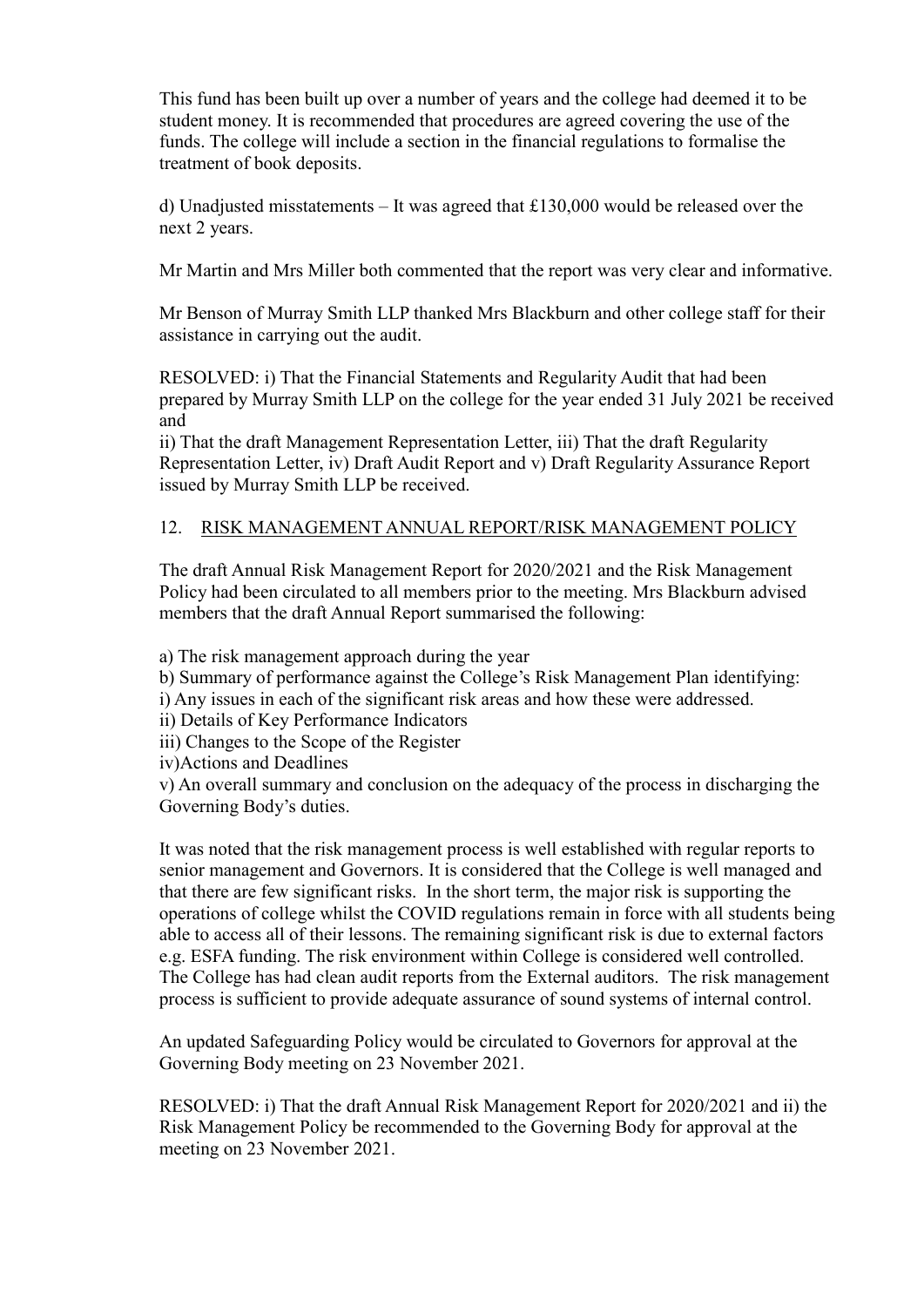# 13. RISK REGISTER

A copy of the updated Risk Register (October 2021) for the college had been circulated to all members of the Committee prior to the meeting. Changes to the Risk Register had been highlighted and Mrs Blackburn identified the high risk areas and updated the Committee on the latest position.

Mrs Blackburn advised Governors that a new timetable has been introduced which provides an additional 20 minute in each teaching block to support student in making up the deficit of skills and knowledge they may have as a result of their disrupted education due to COVID.

RESOLVED: That the updated Risk Register be noted.

# 14. AUDIT COMMITTEE ANNUAL REPORT

A discussion took place on the draft Audit Committee Annual Report that had been circulated to all members prior to the meeting. The report covered all work carried out in the 2020/2021 financial year including concluded work relating to 2019/2020. The Committee's Annual Report should advise the Governing Body when they are approving the College's Statutory Accounts and Financial Statements for the year ended 31 July 2020. It is also sent to the ESFA as part of the statutory accounts submissions.

Ms Tweedie from RSM had suggested some amendments and additional points for inclusion in the Annual Report. These points were accepted and would be included in the amended Annual Report that would be circulated to members.

It was agreed that the amended report be submitted to the Governing Body meeting for approval at the meeting on 23 November 2021.

## 15. COMMITTEE TERMS OF REFERENCE

A copy of the current Audit Committee Terms of Reference had been circulated prior to the meeting. After a full discussion it was agreed that no changes need to be made.

## 16. FRAUD LOG BOOK/WHISTLE BLOWING

Mrs Blackburn advised Members that there were no incidents of fraud, corruption or whistle blowing to report. Mrs Blackburn undertook to let the Chairperson have a sight of the fraudbook.

The auditors left the meeting at this point

## 17. ANY OTHER BUSINESS

## a) Co-opted Governors

The Clerk to the committee reported that the term of office for Mr Anwar and Ms Garratt finished on 31 December 2021. Both indicated that they wanted to continue as Co-opted Governors on the Audit Committee.